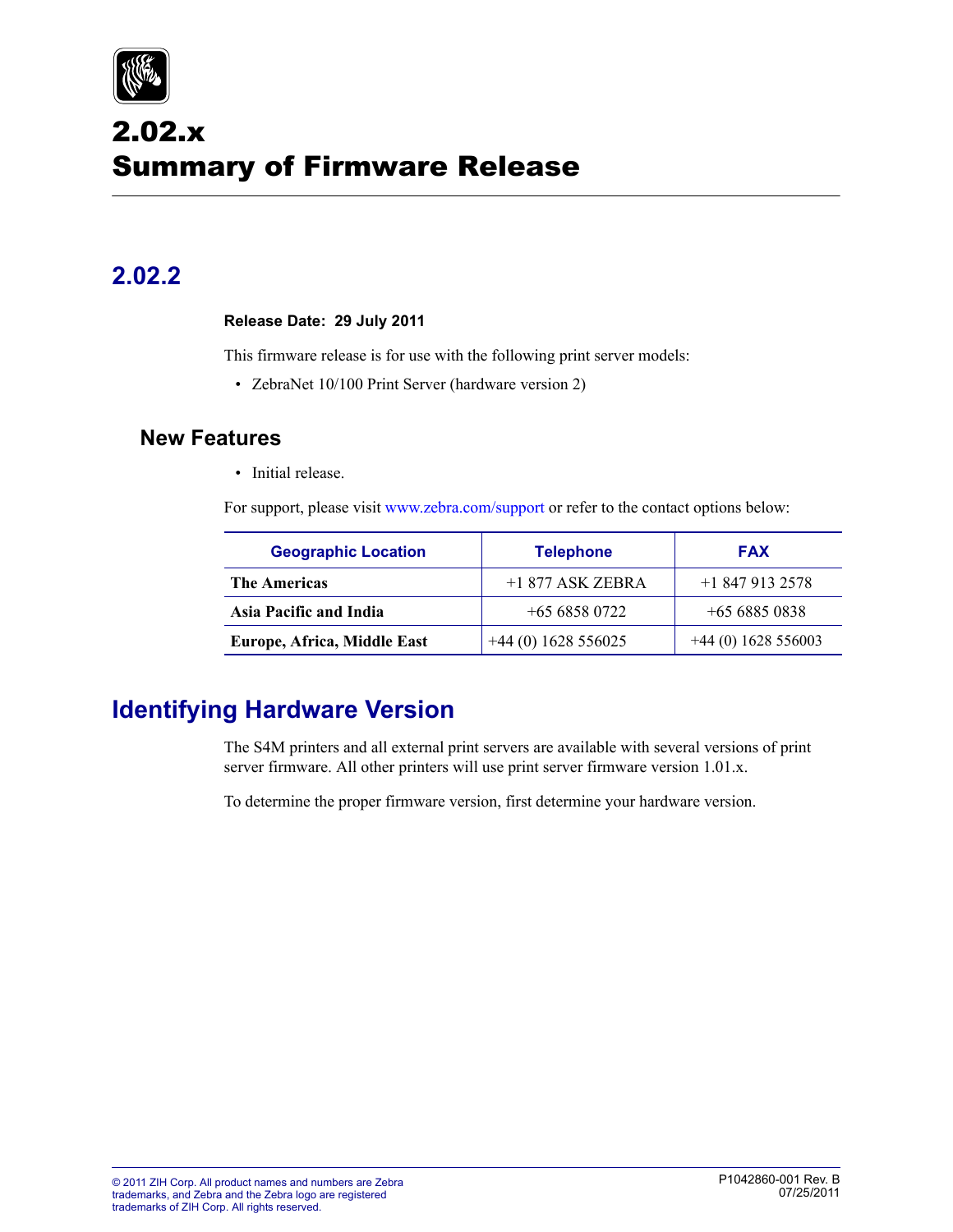#### **To locate your hardware version:**

| If you have                                  | Then                                                                                                                                                                                                                                                                                                           |  |
|----------------------------------------------|----------------------------------------------------------------------------------------------------------------------------------------------------------------------------------------------------------------------------------------------------------------------------------------------------------------|--|
| Any printer with an<br>External print server | a. Look at the side of the print server.<br>b. See Figure 1 on page 2. Your version is listed on the<br>Compliance label.<br>c. Your hardware version number is either blank or V2.<br>If your hardware version is blank, assume this<br>means V1 (version 1). You will need firmware<br>version $1.01 \times$ |  |
|                                              | If your hardware version is V2, you will need<br>firmware version $2.01 \text{ x}$ .                                                                                                                                                                                                                           |  |
| An S4M printer with an                       | a. Look at the back plate of the printer.                                                                                                                                                                                                                                                                      |  |
| Internal print server                        | b. See Figure 2 on page 3. Your version is listed on the<br>thin Compliance label on the bracket of the wired print<br>server.                                                                                                                                                                                 |  |
|                                              | c. The version number is shown as blank or V2.                                                                                                                                                                                                                                                                 |  |
|                                              | If your hardware version is blank, assume this<br>means V1 (version 1). You will need firmware<br>version $1.01.x$ .                                                                                                                                                                                           |  |
|                                              | If your hardware version is V2, you will need<br>firmware version 2.01.x.                                                                                                                                                                                                                                      |  |
| All other printers with an                   | Your hardware version will be V1.<br>a                                                                                                                                                                                                                                                                         |  |
| Internal print server                        | b. You will need firmware version 1.01.x.                                                                                                                                                                                                                                                                      |  |

**1.** Which type of printer and print server do you have?

<span id="page-1-0"></span>



| Sample Compliance label      |
|------------------------------|
| Location of hardware version |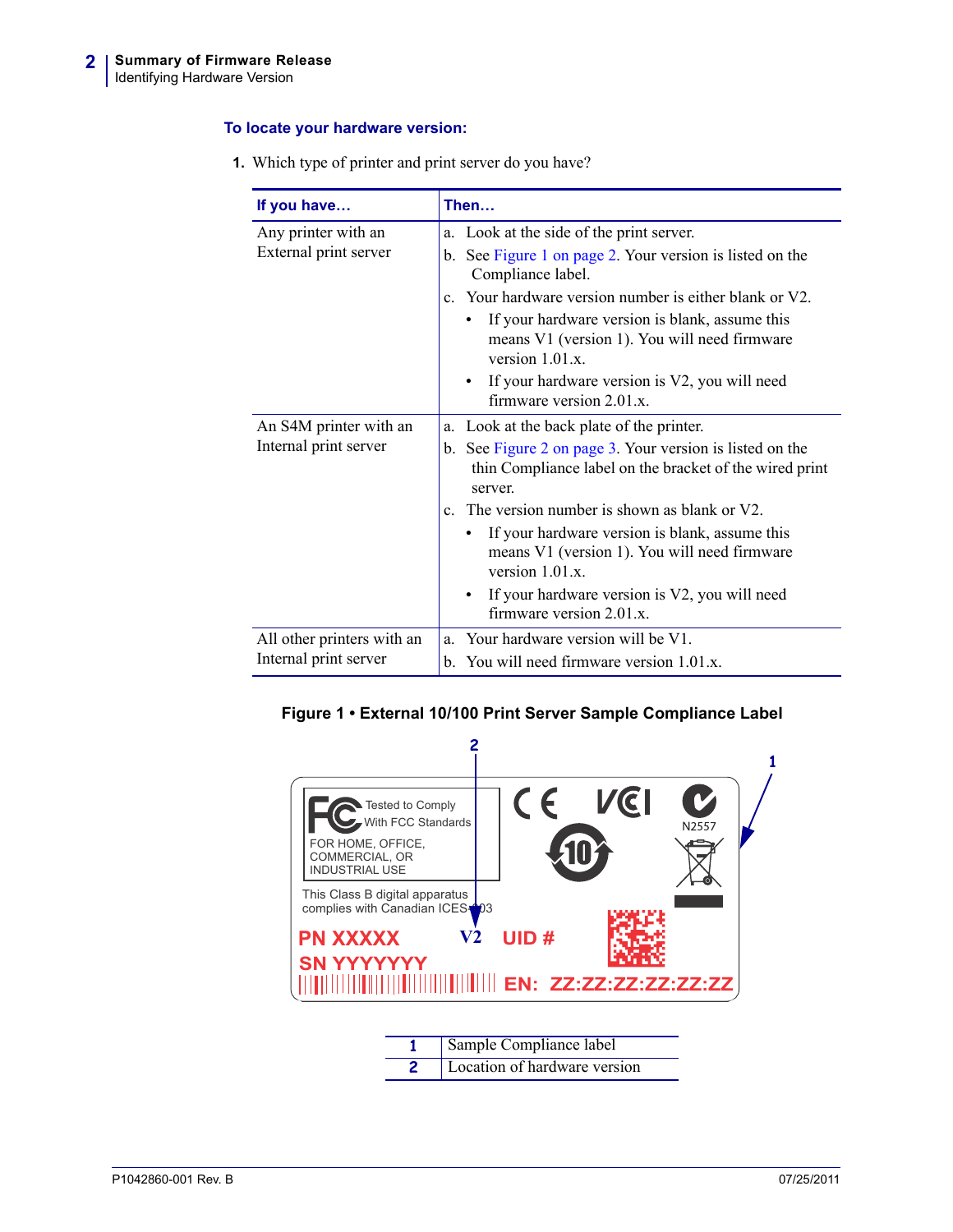<span id="page-2-0"></span>

#### **Figure 2 • Internal 10/100 Print Server Sample Compliance Label**

## **Downloading Firmware to Print Server**

**Caution •** Failure to follow the instructions below may cause the firmware to be corrupted.

While downloading new firmware to the Print Server, no other data should be sent to the printer during the downloading process. The unit will be temporarily unavailable for print jobs during the firmware download process.

#### **To install the new firmware updates using TCP/IP and ZebraNet Bridge:**

- **1.** Turn on printer and wait for print server to receive an IP address
- **2.** Open ZebraNet Bridge
- **3.** Right click on Groups and select New →Printer

| <b>ZebraNet Bridge Enterprise</b>                                                                                                         |                         |                                                             |  | $L = 1$ |
|-------------------------------------------------------------------------------------------------------------------------------------------|-------------------------|-------------------------------------------------------------|--|---------|
| File Edit View Printer Tools Preferences Help                                                                                             |                         |                                                             |  |         |
| O 0 0 0 1 4 5 6 8 0 0 0 1 0 0 0 0 0                                                                                                       |                         |                                                             |  |         |
| Search Groups                                                                                                                             |                         | 2 Contract: Events Status Summary Visual Alerts Maintenance |  |         |
| El Q Searches                                                                                                                             | Name                    | Value                                                       |  |         |
| Group Management<br>Cinemate Croups<br><b>B</b> <sub>(B)</sub> UPT1                                                                       | 24                      |                                                             |  |         |
| Resource Management                                                                                                                       |                         |                                                             |  |         |
| <b>E</b> resources<br><b>B</b> Nes<br>Firmware<br>Fonks<br>graphics<br>scripts<br>$-\blacksquare$ euck.2PL<br>$-\frac{1}{2}$ tt0003m_.ZPL |                         |                                                             |  |         |
| Profile Management                                                                                                                        | $\overline{\mathbf{C}}$ |                                                             |  |         |
| $\neg$ Profiles                                                                                                                           |                         |                                                             |  |         |
| System Ready                                                                                                                              |                         |                                                             |  |         |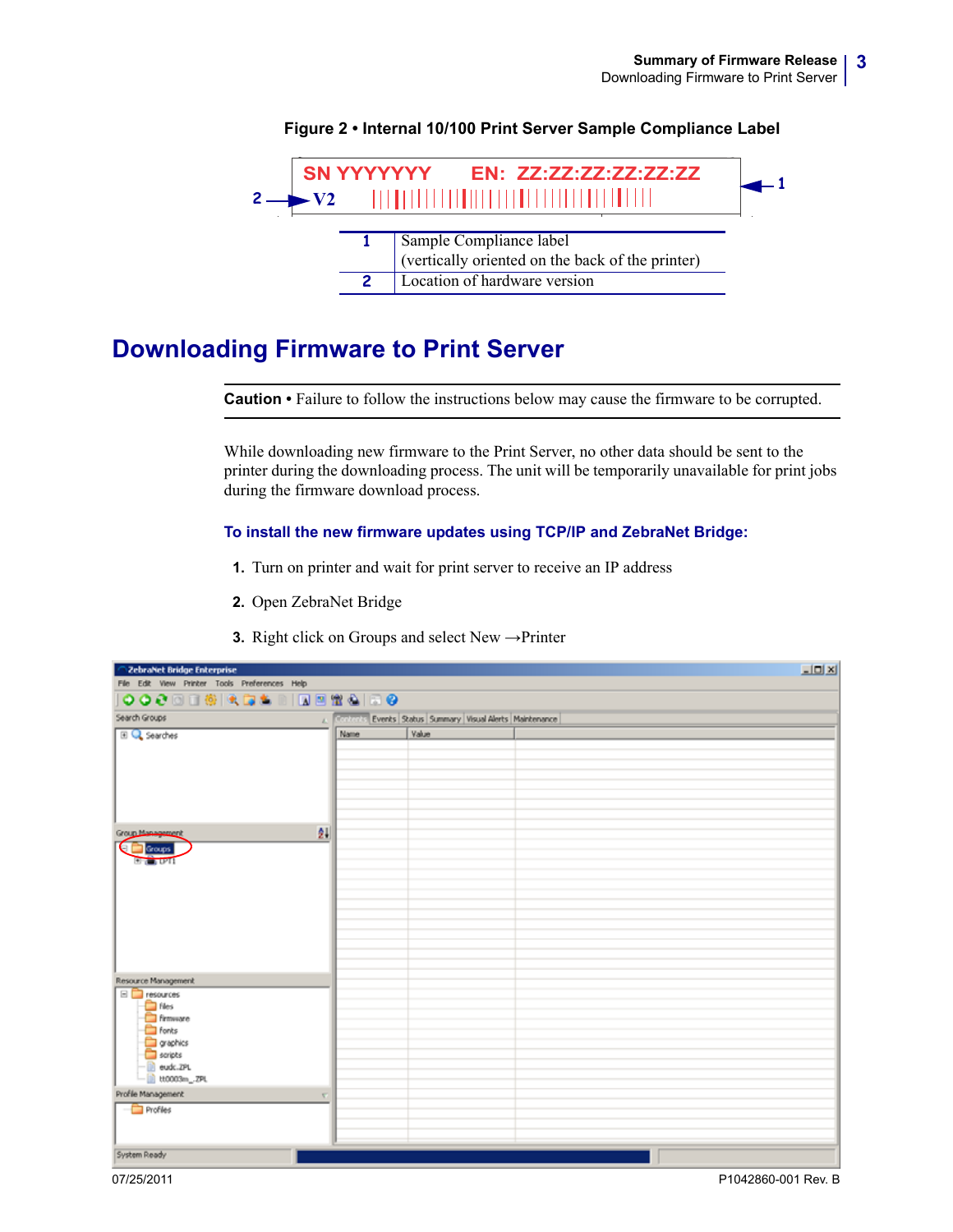**4.** In the Add Printer Wizard window select Network [IP Address] and then click Next.

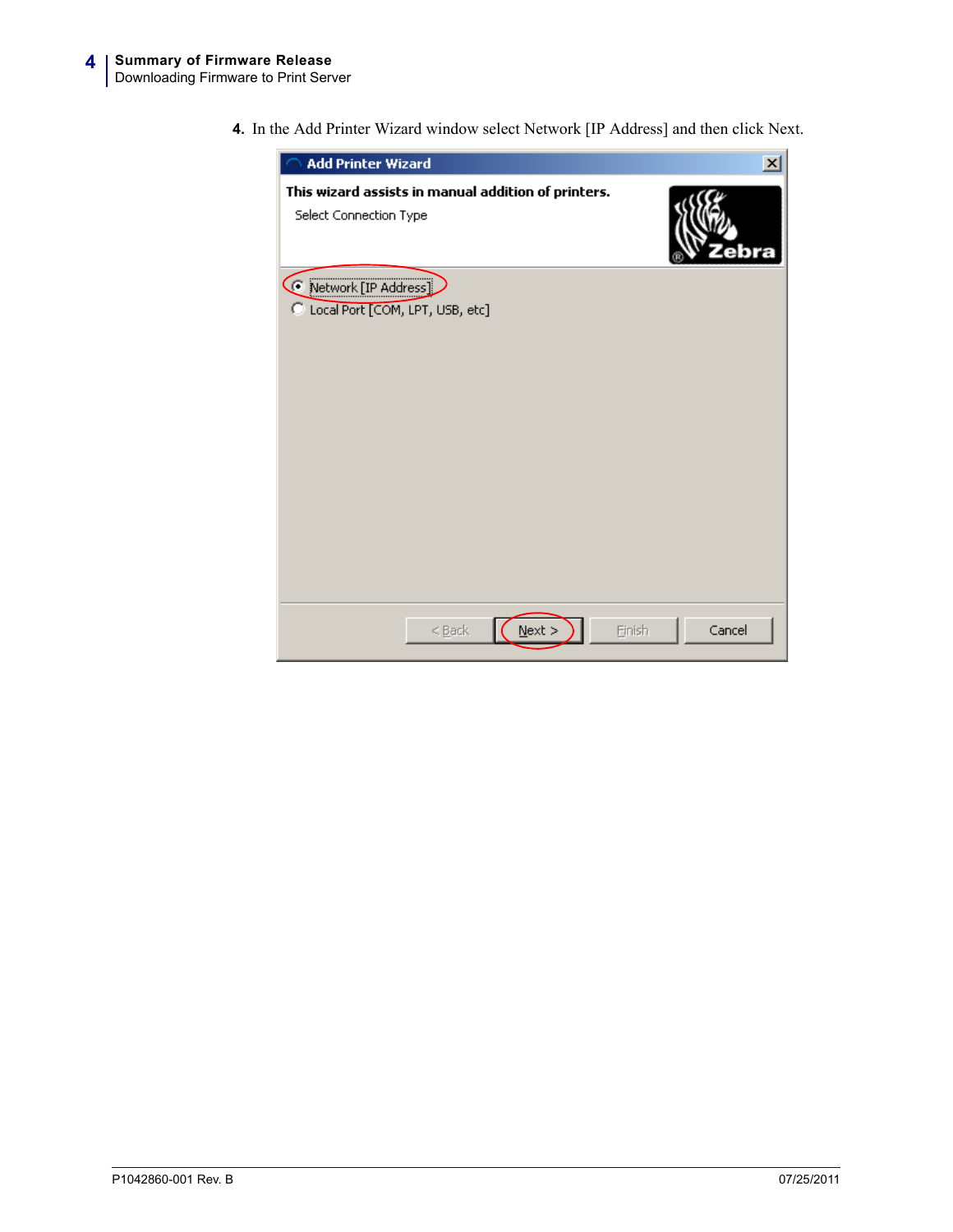**5.** Type in the printer's IP address and click Finish

| <b>Add Printer Wizard</b>                                                                                                                       | ×                |
|-------------------------------------------------------------------------------------------------------------------------------------------------|------------------|
| This wizard assists in manual addition of printers.<br><b>Enter Network Information</b>                                                         |                  |
| IP Address: (   10.3.5.94<br>Select Printserver Type<br>C ZebraNet Wired and Wireless<br>C Mobile-802.11b<br>Port Number: 9100<br>SNMP Settings |                  |
| $<$ Back<br>$Next$ >                                                                                                                            | Einish<br>Cancel |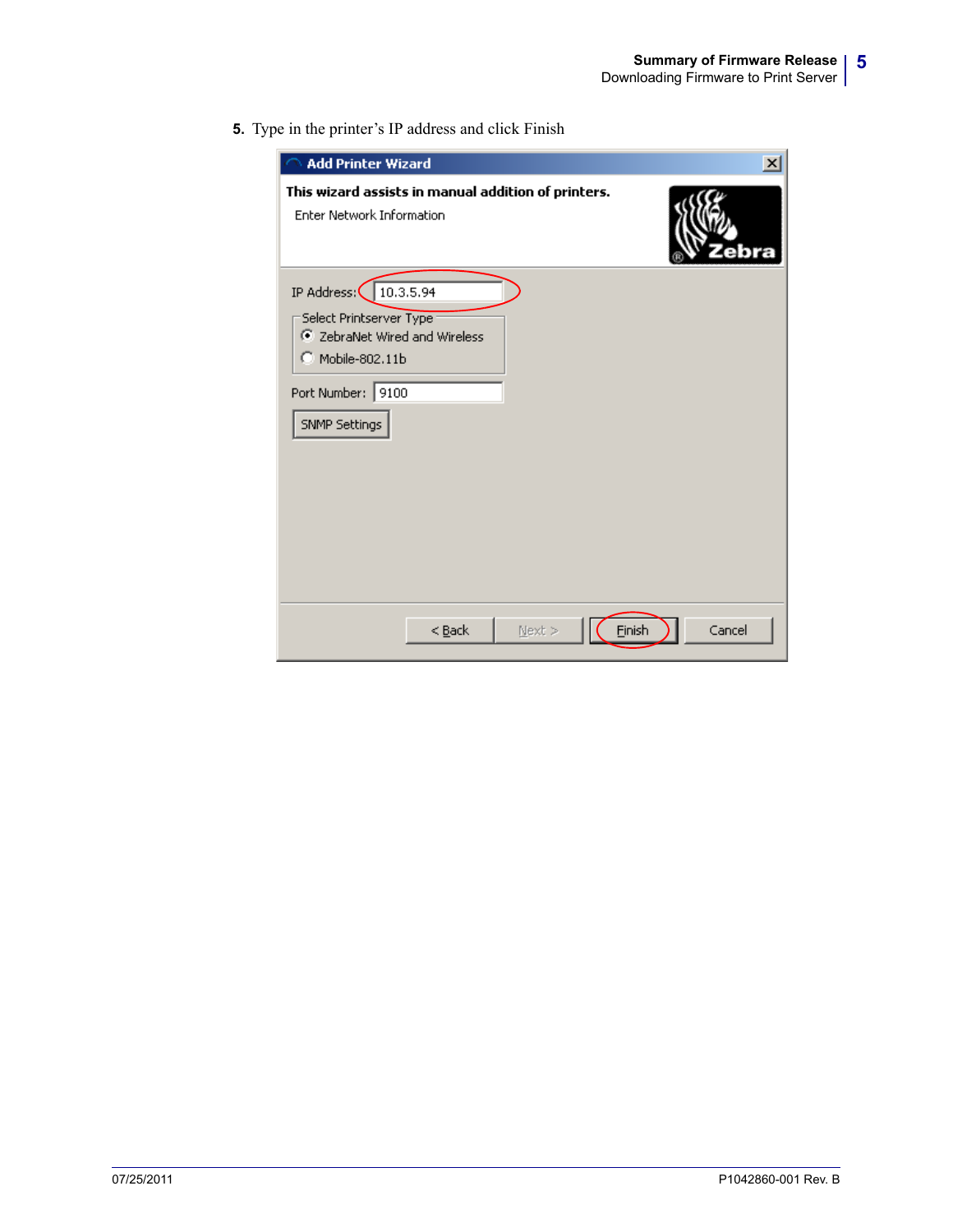| 2ebraNet Bridge Enterprise                                                                                                                                                           | $L = 1$                                                                                                                                                                                                                                      |  |
|--------------------------------------------------------------------------------------------------------------------------------------------------------------------------------------|----------------------------------------------------------------------------------------------------------------------------------------------------------------------------------------------------------------------------------------------|--|
| File Edit View Printer Tools Preferences Help                                                                                                                                        |                                                                                                                                                                                                                                              |  |
| ●●  ●第四日は『日本  日本  日の●●                                                                                                                                                               |                                                                                                                                                                                                                                              |  |
| Search Groups                                                                                                                                                                        | Contents Events Status Summary Visual Alerts Maintenance                                                                                                                                                                                     |  |
| El Q Searches                                                                                                                                                                        | Quick Status<br>Detailed Status<br>Last Refresh: 10/12/10 1:02 PM<br>Refresh<br>Refresh                                                                                                                                                      |  |
|                                                                                                                                                                                      | Value<br>Value<br>Parameter<br>Parameter<br>Product Number<br>46688<br>ZebraNet PrintServer<br>Product Name<br>Datecode<br>9212A<br>F/W Version<br>1.01.7                                                                                    |  |
| 24<br>Group Management<br>⊟ aroups<br>க்கொட<br>El (2, 10.3.5.94 (ZBR2969220)                                                                                                         | H/W Address<br>00074d2d4e84<br>Serial Number<br>2969220<br>Using Net Protocol TRUE<br>IP Address<br>10.3.5.94<br>Subnet Mask<br>255.255.255.0<br>Default Gateway 10.3.5.1<br>ZBR2969220<br>System Name<br>Port Status<br>Online<br>Port Name |  |
| Resource Management                                                                                                                                                                  |                                                                                                                                                                                                                                              |  |
| <b>E</b> resources<br><b>El files</b><br>Firmware<br>forks<br>graphics<br>scripts<br>euck.ZPL<br>11 tt0003m_.ZPL<br>Profile Management<br>$\overline{\mathbf{v}}$<br><b>Profiles</b> | Port Status<br>Refresh<br>Remote IP:Port<br>Printer Port<br><b>Status</b><br>$\blacksquare$                                                                                                                                                  |  |
| System Ready                                                                                                                                                                         | E                                                                                                                                                                                                                                            |  |

**6.** Select the printer that was just added in the Group Management Window.

- **7.** Select the Status tab.
- **8.** Click the Refresh button in the Quick Status box.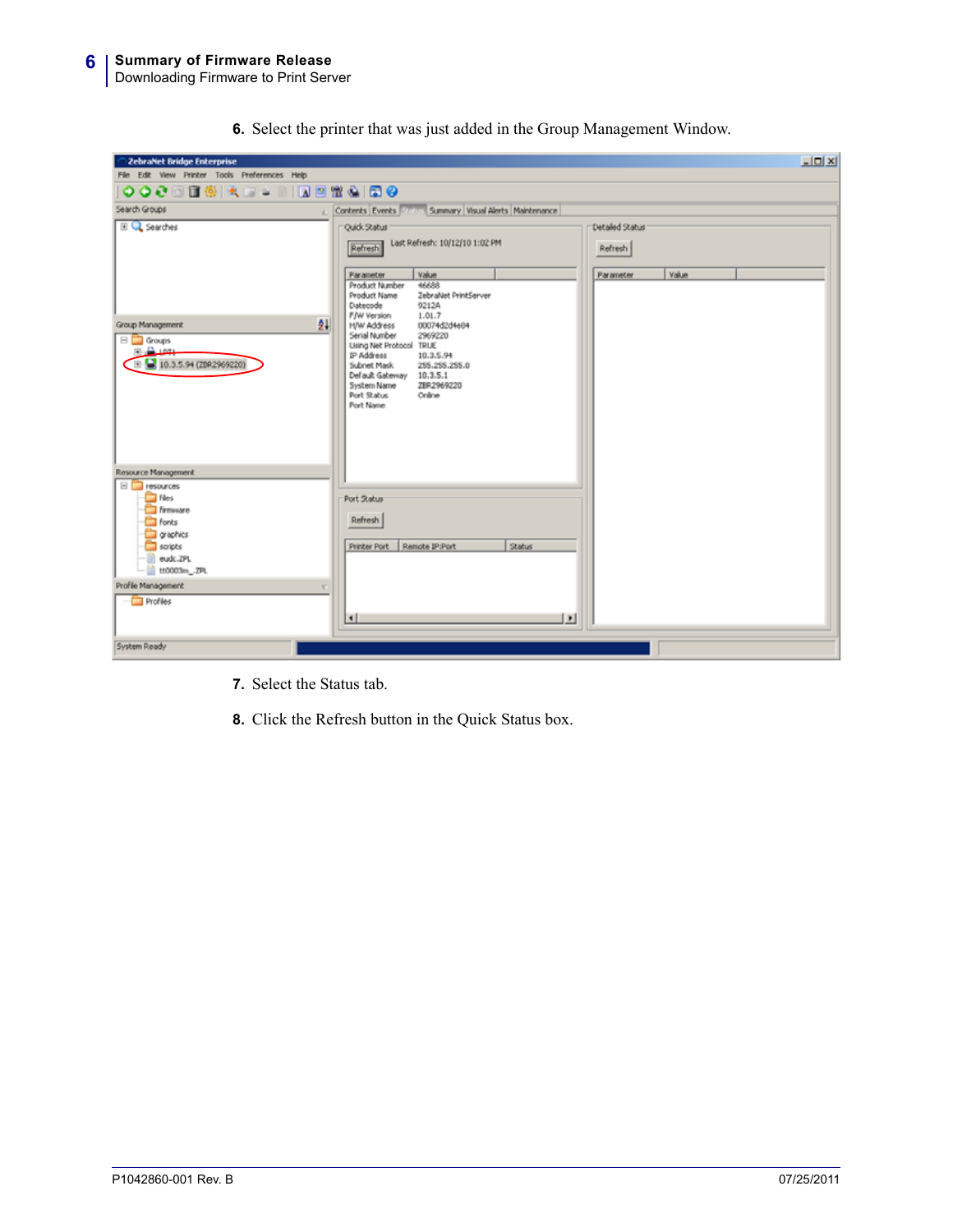**9.** Note the Product Number that is listed for that print server. In the example below, the Product Number is 46688. Your print server may have a different number.

| <b>ZebraNet Bridge Enterprise</b>                                                                                                                                    | $-101 \times$                                                                                                                                                                                                                                                                                                                             |  |
|----------------------------------------------------------------------------------------------------------------------------------------------------------------------|-------------------------------------------------------------------------------------------------------------------------------------------------------------------------------------------------------------------------------------------------------------------------------------------------------------------------------------------|--|
| File Edit View Printer Tools Preferences Help                                                                                                                        |                                                                                                                                                                                                                                                                                                                                           |  |
| ●●●●●●●●●●●●●●●●●●●●●●●●●●●●●●●●●●●●                                                                                                                                 |                                                                                                                                                                                                                                                                                                                                           |  |
| Search Groups                                                                                                                                                        | Contents Event Status Commany Visual Alerts Maintenance                                                                                                                                                                                                                                                                                   |  |
| <b>El Q</b> Searches                                                                                                                                                 | Quick Status<br>Detailed Status<br>Last Refresh: 10/12/10 1:02 PM<br>Refresh<br>Refresh<br>Value<br>Value<br>Parameter<br>Parameter<br>46688<br>Product Number                                                                                                                                                                            |  |
| $^{41}$<br>Group Management<br>⊟ Groups<br><b>B-ALLPT1</b><br>B 4 10.3.5.94 (ZBR2969220)                                                                             | ZecraNet PrintServer<br>Product Name<br>Datecode<br>9212A<br>F/W Version<br>1.01.7<br><b>H/W Address</b><br>00074d2d4e84<br>Serial Number<br>2969220<br>Using Net Protocol TRUE<br>IP Address<br>10.3.5.94<br>Subnet Mask<br>255.255.255.0<br>Default Gateway 10.3.5.1<br>ZBR2969220<br>System Name<br>Port Status<br>Online<br>Port Name |  |
| Resource Management                                                                                                                                                  |                                                                                                                                                                                                                                                                                                                                           |  |
| <b>E</b> resources<br><sup>n</sup> fés<br>Firmware<br>Forks<br>graphics<br>scripts<br>eudc.2PL<br>m<br>2PL tt0003m_ZPL<br>Profile Management<br>e<br><b>Profiles</b> | Port Status<br>Refresh<br>Remote IP:Port<br>Printer Port<br><b>Status</b><br>$\mathbf{F}$<br>$\vert \cdot \vert$                                                                                                                                                                                                                          |  |
| System Ready                                                                                                                                                         |                                                                                                                                                                                                                                                                                                                                           |  |

**10.** Ensure that both the \*.1 and the \*.IP files that match the Product Number noted in the previous step are saved in the same folder on your computer.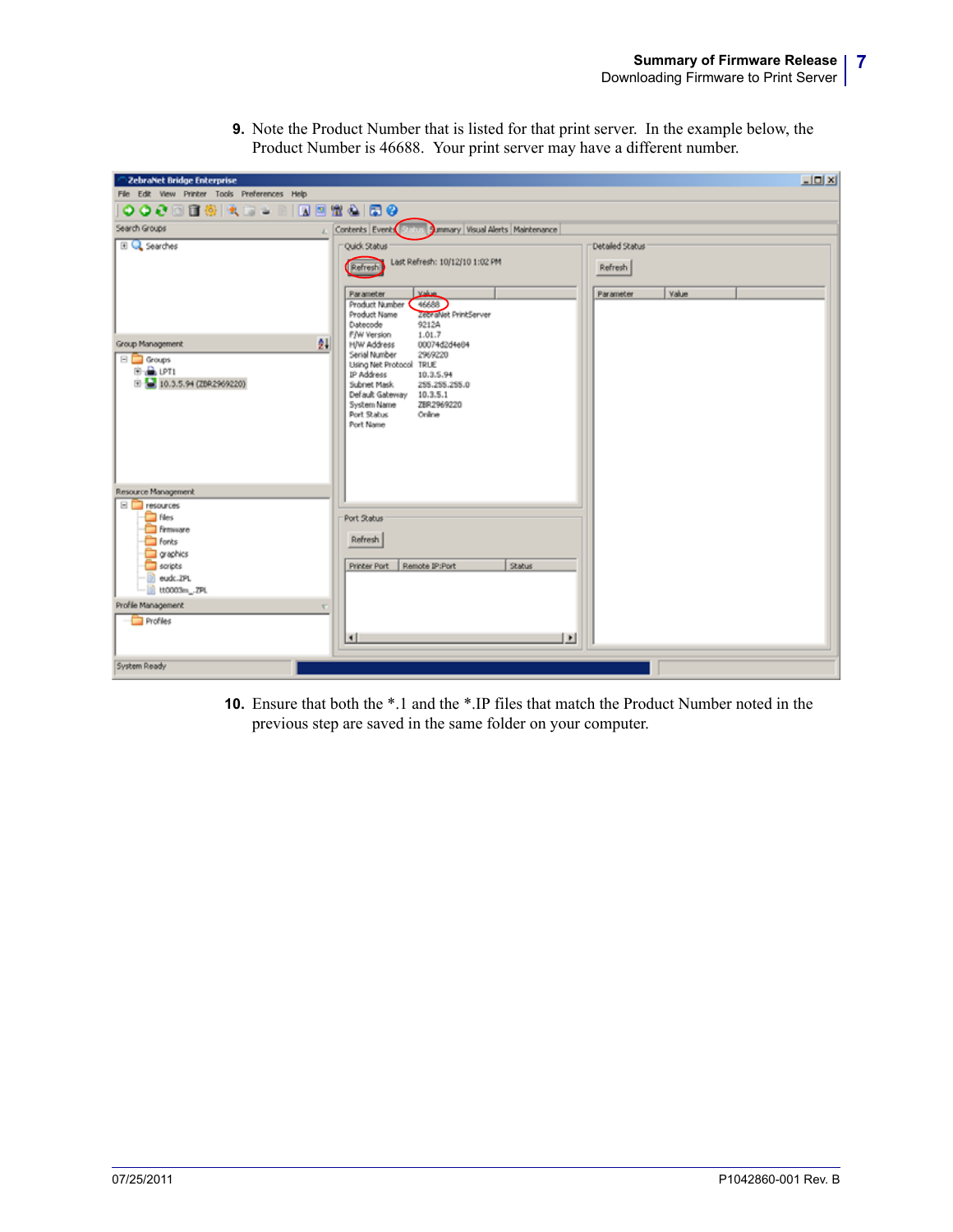| <b>A Biboohit Bildge Exterprise</b><br>Fis Life that Fordy Told Perference red-  |                |                                                                   |                                           | $-101 \times 1$                        |
|----------------------------------------------------------------------------------|----------------|-------------------------------------------------------------------|-------------------------------------------|----------------------------------------|
| OOC TEAT - NEWS CO                                                               |                |                                                                   |                                           |                                        |
| Search Groups                                                                    |                | 1   WITH IT Everts   Salus   Samury   Visual Alerts   Maintenance |                                           |                                        |
| H Q Searches                                                                     | <b>Tüarran</b> | Value                                                             |                                           |                                        |
|                                                                                  |                |                                                                   |                                           |                                        |
| Group Management                                                                 | $2+$           |                                                                   |                                           |                                        |
| E C Goups<br><b>B-BUTI</b>                                                       |                | 6 10 100                                                          |                                           | $\frac{1}{2}$                          |
| ● → 10:3.5.94 (2092969220)                                                       |                | File Edit View Favorites Tools Help                               |                                           | æ                                      |
|                                                                                  |                |                                                                   | Obst - () 3 Diseas 2 Folders   S 3 × 5 回- |                                        |
|                                                                                  |                | Address C-110, 100                                                |                                           | $-2a$                                  |
|                                                                                  |                | Name .-                                                           | San   Type                                | Date Modfied                           |
|                                                                                  |                | of essen pr<br>T 46688.1                                          | 200 kB IP Pie<br>539KB 1 Fde              | 7/31/2009 S:04 PM<br>7/31/2009 S:04 PM |
| Resource Management                                                              |                |                                                                   |                                           |                                        |
| El Cancionari<br><b>Plant</b><br><b>Tehnolen</b><br>Tores<br>or tehes<br>sources |                |                                                                   |                                           |                                        |
| <b>Frofile Management</b>                                                        | ×.             |                                                                   |                                           |                                        |
| <b>Fill Profiles</b>                                                             |                |                                                                   |                                           |                                        |
| System Ready                                                                     |                | 2 sheets (Delt Free space) 61.5 GB)                               | <b>N17KN</b>                              | H My Conguter                          |

**11.** Drag and drop the \*.1 file onto the printer in the Group Management window.

**12.** Click Yes in the Printserver Firmware Download window.

| <b>Printserver Firmware Download</b>                                                                       |  |
|------------------------------------------------------------------------------------------------------------|--|
| Caution: Downloading incompatible Printserver firmware may leave your<br>Printserver in an unusable state. |  |
| Download D:\Print Servers\Customer Issues\Staples\FirmwareFix\46688.1 to<br>Printserver?                   |  |
| No<br>ΈS                                                                                                   |  |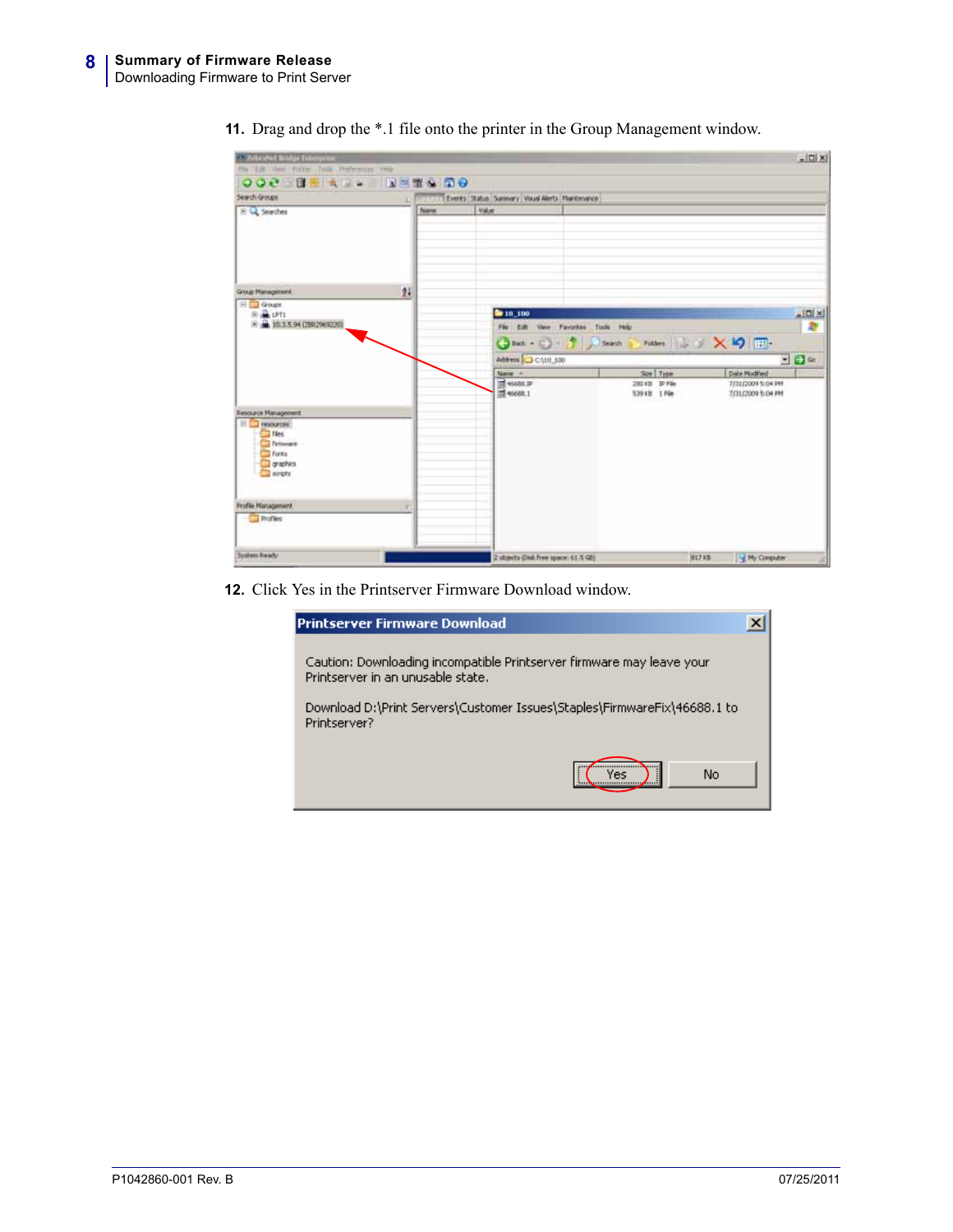#### **13.** Click File→Show Task List

| <b>Task List</b>                      | $\boldsymbol{\mathsf{x}}$ |
|---------------------------------------|---------------------------|
| Downloading PS Firmware to: 10.3.5.94 | Cancel                    |
|                                       |                           |
|                                       |                           |
|                                       |                           |
| Auto open when a task is added<br>ш   | Clean up                  |

**14.** Wait for the Downloading PS Firmware to: x.x.x.x task to complete

|   | <b>Task List</b>                      | $\vert x \vert$  |
|---|---------------------------------------|------------------|
|   | Downloading PS Firmware to: 10.3.5.94 |                  |
|   | Operation Complete                    | Clear<br>Details |
|   |                                       |                  |
|   |                                       |                  |
|   |                                       |                  |
|   |                                       |                  |
|   |                                       |                  |
| ш | Auto open when a task is added        | Clean up         |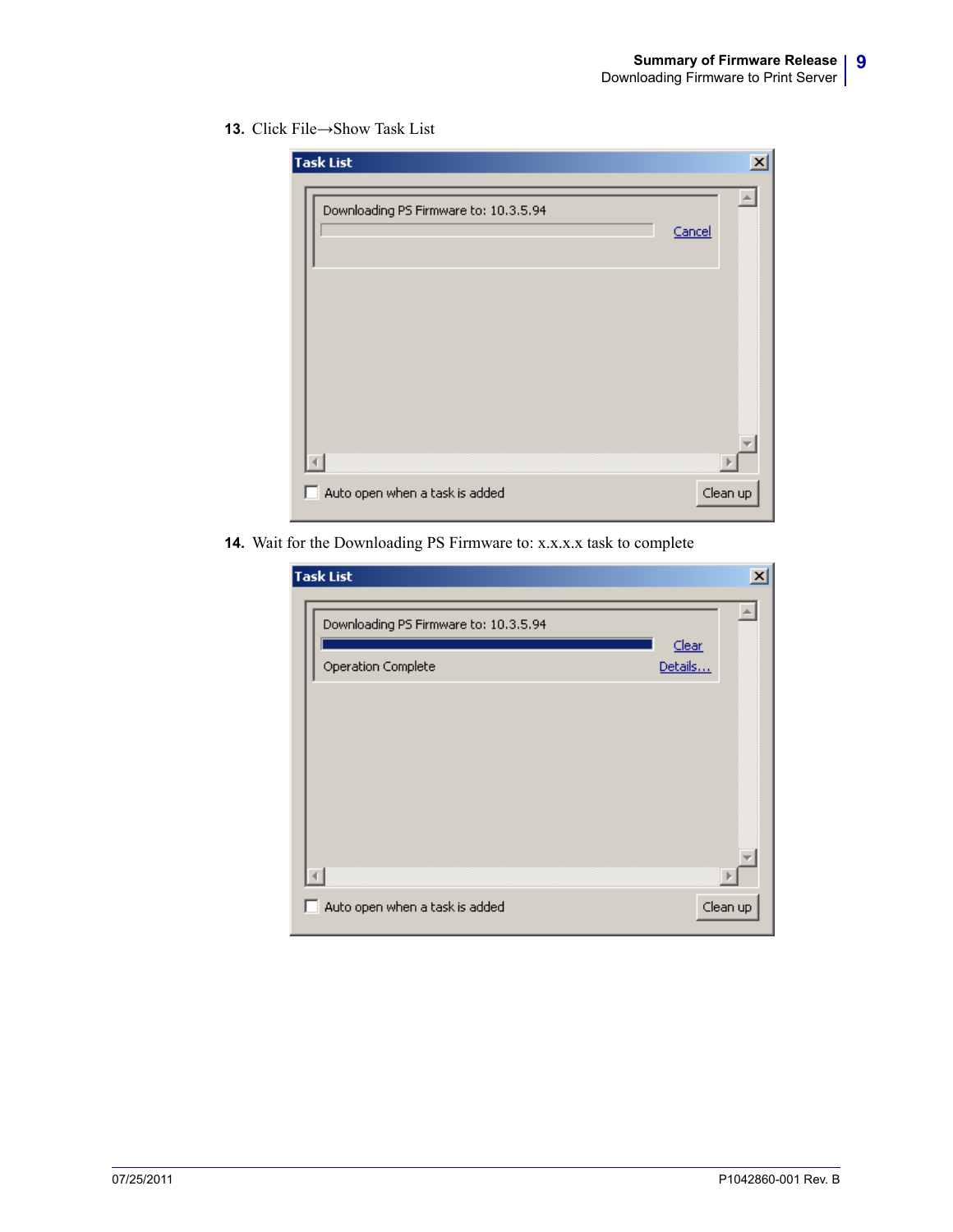**15.** Click Refresh on the Quick Status box of the Status tab. Verify that the firmware has been updated to the new version.

| <b>ZebraNet Bridge Enterprise</b>                                                                                                                                    | $L = 1$                                                                                                                                                                                                                |
|----------------------------------------------------------------------------------------------------------------------------------------------------------------------|------------------------------------------------------------------------------------------------------------------------------------------------------------------------------------------------------------------------|
| File Edit View Printer Tools Preferences Help<br> ●●  ●登園  東京→国  国内堂の  田●                                                                                            |                                                                                                                                                                                                                        |
|                                                                                                                                                                      |                                                                                                                                                                                                                        |
| Search Groups                                                                                                                                                        | Contents Events Stritts Summary Visual Alerts Maintenance                                                                                                                                                              |
| El C Searches                                                                                                                                                        | Quick Status<br>Detailed Status<br>Last Refresh: 10/12/10 1:11 PM<br>Refresh<br>Refresh                                                                                                                                |
| $^{41}$<br>Group Management                                                                                                                                          | Value<br>Value<br>Parameter<br>Parameter<br>Product Number<br>46688<br>ZebraNet PrintServer<br>Product Name<br>Datecode<br>02644<br>(1.01.8)<br>F/W Version<br>00074d2d4e84<br>H/W Address<br>Serial Number<br>2969220 |
| <b>⊟</b> Groups<br><b>SHALLPTI</b><br>B 4 10.3.5.94 (ZBR2969220)                                                                                                     | Using Net Protocol TRUE<br>IP Address<br>10.3.5.94<br>Subnet Mask<br>255.255.255.0<br>Default Gateway 10.3.5.1<br>System Name<br>ZBR2969220<br>Port Status<br>Online<br>Port Name                                      |
| Resource Management                                                                                                                                                  |                                                                                                                                                                                                                        |
| <b>E</b> resources<br><sup>n</sup> files<br>Firmware<br>Forks<br>graphics<br>scripts<br>III eudc.2PL<br>12 tt0003m_ZPL<br>Profile Management<br>e<br><b>Profiles</b> | Port Status<br>Refresh<br>Remote IP:Port<br>Printer Port<br><b>Status</b>                                                                                                                                              |
| System Ready                                                                                                                                                         | $\vert \cdot \vert$<br>$\mathbf{F}$                                                                                                                                                                                    |

## **Troubleshooting**

**Note** • A communications configuration has been added to the 10/100 Print servers that must be properly defined to work correctly with the Zebra printers. This feature allows you to disable the bi-directional communications on the printserver for printer compatibility. If your printer has ZebraLink capabilities (ZBI, ZebraNet Alert or ZebraNet Webview), no changes to the default settings are required. If your printer does not have ZebraLink capabilities, please refer to the section below, which describes disabling bi-directional communications.

### **Disabling Bi-Directional Communications**

The bi-directional communication can be changed using a telnet session.

### **Telnet Session**

- **1.** Telnet to the printer. The ZebraNet PrintServer Configuration Utility will appear.
- **2.** Enter 1234 for password and press Enter.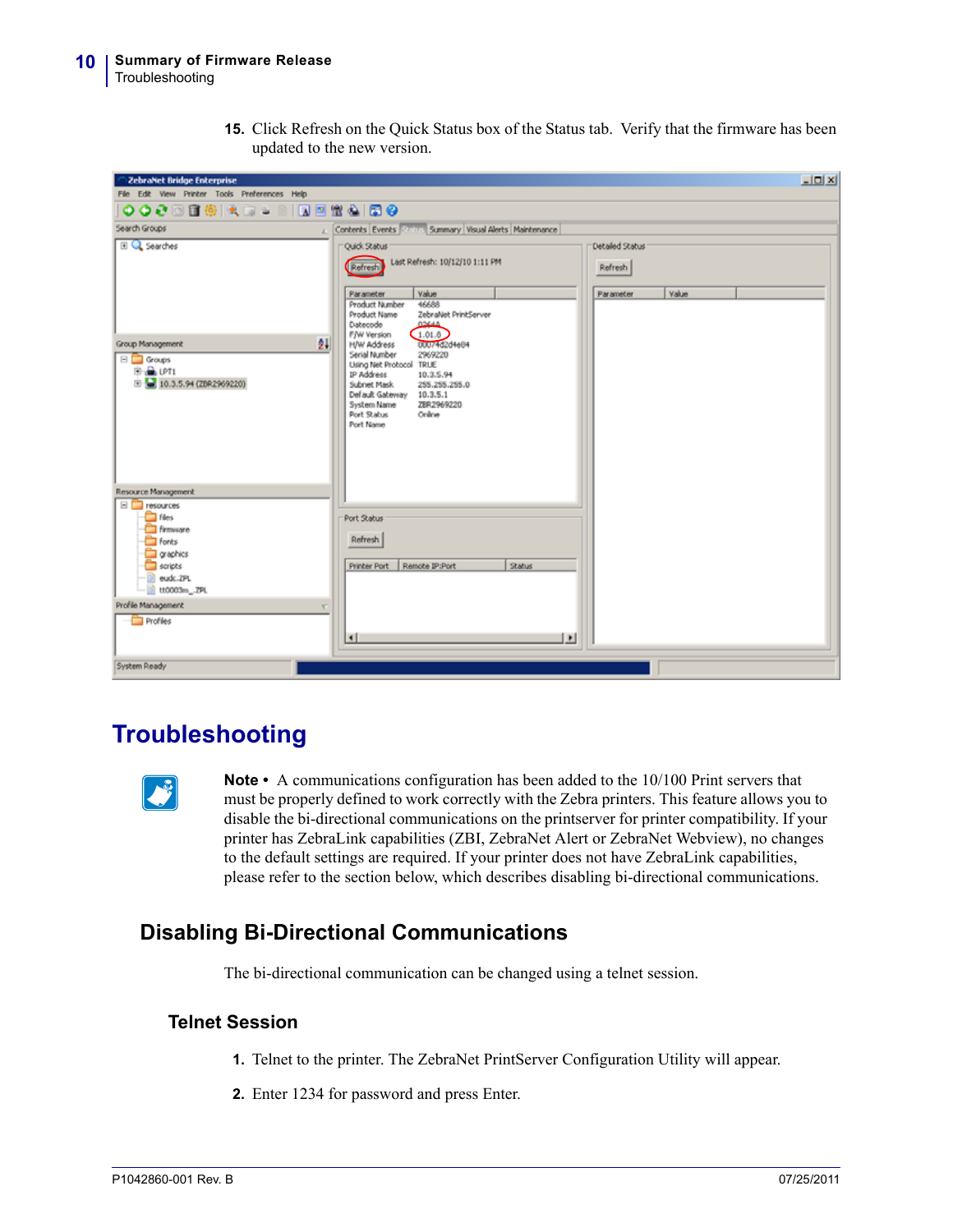- **3.** Under ZebraNet PrintServer Configuration Utility, select 6 Configure port, and press Enter.
- **4.** Under Configure port, select 3 Configure bi-directional communication, and press Enter.
- **5.** Under Indicate whether bi-directional communication should be enabled, select 2- Disabled. Press Enter twice.

This will take you back to the ZebraNet PrintServer Configuration Utility screen.

- **6.** Press Enter to quit.
- **7.** When asked to save changes, select Y (for yes) and then press Enter.

### **How to Control Bi-Directional Communication on the 10/100 Print Server**

Print out a configuration label on the printer, which is explained in the printer's user guide. On the configuration you will find a firmware version. It will read Vmm.n.r. Both the middle number, n, and the end number r are part of the version number. When r increases we have only made BUG fixes without any major changes to the operation of the print server. When n has increased we have made major updates to the operation of the print server.

The bi-directional communication can be changed from:

- The print server's web page
- A Telnet session

#### **Print Server's Web Page**



**Note •** Printers with firmware earlier than X.10 will show the Print Server page and can go to step 2.

- **1.** Under Printer Home Page, select Print Server Settings.
- **2.** Under Status and Configuration, select Print Server.
- **3.** If user name and password are needed, type admin for the user name and 1234 for password. Click OK.
- **4.** Under Print Server Configuration select Output Port Configuration.
- **5.** Next to Bi-Directional Communication is a drop down box. Select Disabled and then click on Submit Changes. Screen will appear saying Configuration Successfully Set.

#### **Telnet Session**

- **1.** Telnet to the printer. ZebraNet PrintServer Configuration Utility will appear.
- **2.** Enter 1234 for the password and press Enter.
- **3.** Under ZebraNet PrintServer Configuration Utility, select 6 Configure port, and press Enter.